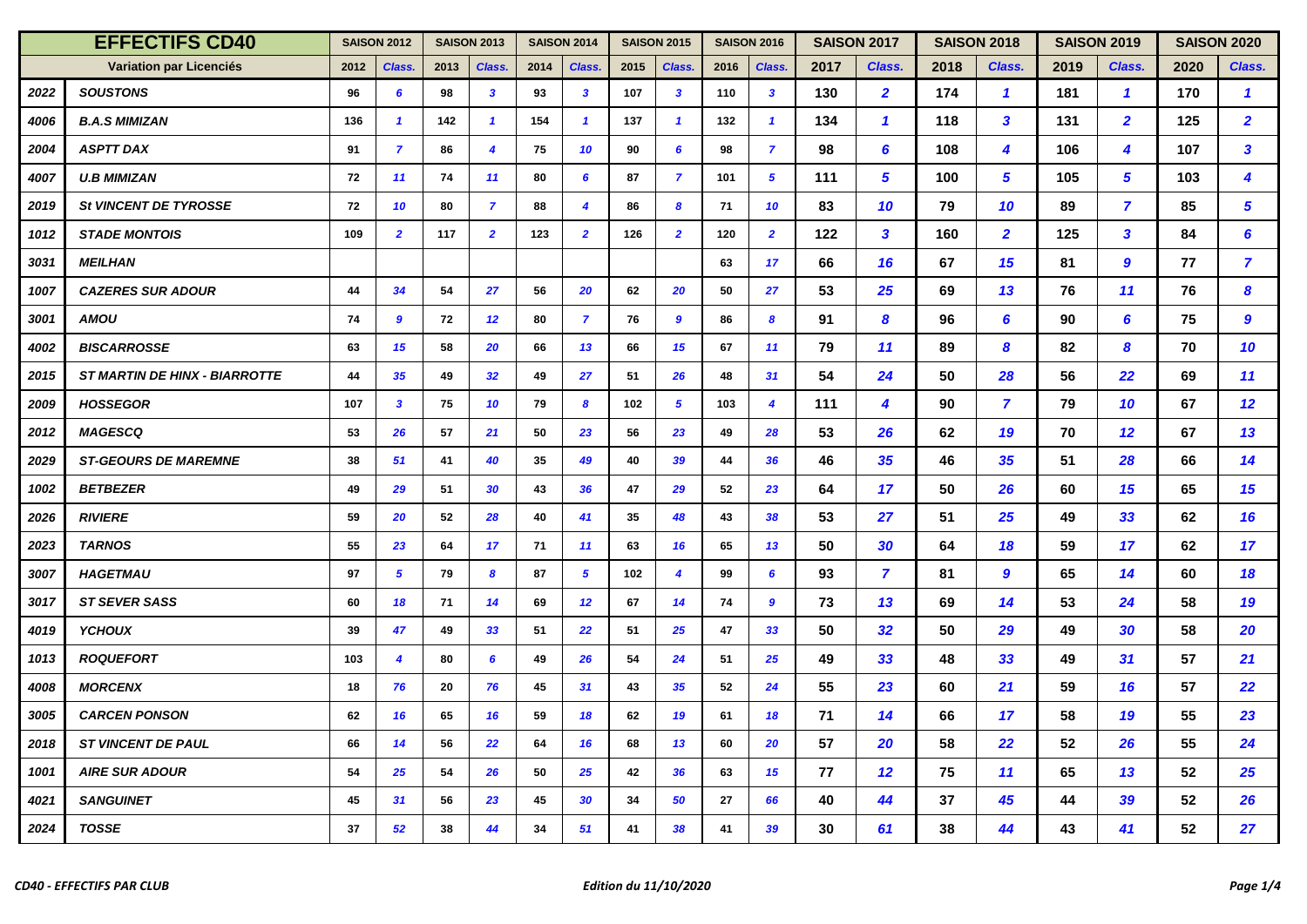| <b>EFFECTIFS CD40</b> |                                | <b>SAISON 2012</b> |        | <b>SAISON 2013</b> |                  | <b>SAISON 2014</b> |        | <b>SAISON 2015</b> |        | <b>SAISON 2016</b> |                 | <b>SAISON 2017</b> |                  | <b>SAISON 2018</b> |        | <b>SAISON 2019</b> |        | <b>SAISON 2020</b> |        |
|-----------------------|--------------------------------|--------------------|--------|--------------------|------------------|--------------------|--------|--------------------|--------|--------------------|-----------------|--------------------|------------------|--------------------|--------|--------------------|--------|--------------------|--------|
|                       | Variation par Licenciés        | 2012               | Class. | 2013               | Class.           | 2014               | Class. | 2015               | Class. | 2016               | Class.          | 2017               | Class.           | 2018               | Class. | 2019               | Class. | 2020               | Class. |
| 3014                  | <b>ST CRICQ CHALOSSE</b>       | 58                 | 22     | 60                 | 18               | 46                 | 29     | 43                 | 34     | 37                 | 43              | 31                 | 59               | 31                 | 56     | 54                 | 23     | 51                 | 28     |
| 1008                  | <b>DUHORT BACHEN</b>           | 67                 | 13     | 71                 | 13               | 64                 | 15     | 71                 | 11     | 65                 | 12 <sup>2</sup> | 71                 | 15               | 71                 | 12     | 58                 | 18     | 48                 | 29     |
| 2027                  | <b>MEES</b>                    | 86                 | 8      | 83                 | $5^{\circ}$      | 77                 | 9      | 70                 | 12     | 63                 | 16              | 61                 | 19               | 46                 | 34     | 51                 | 27     | 48                 | 30     |
| 3018                  | <b>SORDE L'ABBAYE</b>          | 38                 | 48     | 29                 | 66               | 29                 | 60     | 28                 | 63     | 33                 | 53              | 37                 | 47               | 50                 | 31     | 46                 | 36     | 48                 | 31     |
| 2008                  | <b>HERM</b>                    | 71                 | 12     | 79                 | $\boldsymbol{9}$ | 40                 | 40     | 45                 | 31     | 45                 | 34              | 48                 | 34               | 50                 | 30     | 57                 | 20     | 45                 | 32     |
| 3019                  | <b>SOUPROSSE</b>               | 41                 | 43     | 45                 | 37               | 40                 | 42     | 41                 | 37     | 36                 | 47              | 41                 | 40               | 45                 | 36     | 38                 | 45     | 44                 | 33     |
| 3012                  | <b>PORT DE LANNE</b>           | 38                 | 50     | 38                 | 43               | 39                 | 46     | 32                 | 53     | 36                 | 45              | 50                 | 31               | 39                 | 42     | 45                 | 37     | 44                 | 34     |
| 2011                  | <b>LALUQUE</b>                 | 34                 | 60     | 31                 | 59               | 42                 | 38     | 31                 | 56     | 37                 | 42              | 44                 | 39               | 31                 | 57     | 36                 | 47     | 40                 | 35     |
| 3026                  | <b>PONTONX</b>                 | 34                 | 58     | 32                 | 56               | 35                 | 50     | 31                 | 58     | 29                 | 59              | 40                 | 43               | 40                 | 41     | 42                 | 43     | 39                 | 36     |
| 2010                  | <b>LABENNE</b>                 | 55                 | 24     | 55                 | 25               | 57                 | 19     | 63                 | 17     | 60                 | 19              | 56                 | 22               | 50                 | 27     | 49                 | 32     | 39                 | 37     |
| 4010                  | <b>MOUSTEY</b>                 | 31                 | 63     | 30                 | 64               | 27                 | 65     | 35                 | 49     | 49                 | 30              | 87                 | $\boldsymbol{9}$ | 66                 | 16     | 43                 | 42     | 39                 | 38     |
| 4025                  | <b>SORE</b>                    | 36                 | 55     | 30                 | 62               | 32                 | 57     | 18                 | 76     | 23                 | 76              | 16                 | 83               | 33                 | 51     | 50                 | 29     | 38                 | 39     |
| 1014                  | <b>ST MARTIN D'ONEY</b>        | 36                 | 54     | 43                 | 39               | 41                 | 39     | 44                 | 33     | 51                 | 26              | 56                 | 21               | 51                 | 24     | 53                 | 25     | 38                 | 40     |
| 1025                  | <b>BRETAGNE DE MARSAN</b>      |                    |        |                    |                  |                    |        | 18                 | 78     | 33                 | 52              | 34                 | 54               | 44                 | 37     | 40                 | 44     | 38                 | 41     |
| 2005                  | <b>HAUT SAINT PIERRE - DAX</b> | 60                 | 19     | 66                 | 15               | 65                 | 14     | 72                 | 10     | 53                 | 22              | 45                 | 36               | 40                 | 40     | 45                 | 38     | 37                 | 42     |
| 3028                  | <b>MONTGAILLARD</b>            | 25                 | 67     | 23                 | 72               | 22                 | 72     | 31                 | 59     | 44                 | 37              | 52                 | 28               | 53                 | 23     | 44                 | 40     | 37                 | 43     |
| 2002                  | <b>CAPBRETON</b>               | 43                 | 39     | 60                 | 19               | 62                 | 17     | 62                 | 18     | 64                 | 14              | 61                 | 18               | 61                 | 20     | 56                 | 21     | 36                 | 44     |
| 1024                  | <b>BROCAS</b>                  | 43                 | 37     | 32                 | 54               | 29                 | 59     | 36                 | 47     | 34                 | 48              | 34                 | 53               | 37                 | 46     | 33                 | 52     | 35                 | 45     |
| 3011                  | <b>PEYREHORADE</b>             | 20                 | 73     | 23                 | 73               | 33                 | 55     | 36                 | 46     | 31                 | 55              | 36                 | 50               | 29                 | 60     | 29                 | 61     | 35                 | 46     |
| 4027                  | <b>GASTES</b>                  |                    |        |                    |                  | 15                 | 80     | 25                 | 70     | 24                 | 73              | 25                 | 69               | 26                 | 68     | 24                 | 71     | 35                 | 47     |
| 1022                  | <b>ARTASSENX</b>               | 35                 | 56     | 30                 | 63               | 33                 | 53     | 33                 | 52     | 33                 | 51              | 32                 | 58               | 29                 | 61     | 29                 | 62     | 35                 | 48     |
| 4022                  | <b>VIELLE ST GIRONS</b>        | 23                 | 70     | 33                 | 53               | 27                 | 64     | 28                 | 64     | 38                 | 41              | 39                 | 45               | 41                 | 38     | 46                 | 35     | 34                 | 49     |
| 4009                  | <b>PARENTIS EN BORN</b>        | 47                 | 30     | 48                 | 34               | 56                 | 21     | 61                 | 21     | 54                 | 21              | 40                 | 41               | 36                 | 48     | 33                 | 53     | 34                 | 50     |
| 3021                  | <b>CASSEN</b>                  | 32                 | 62     | 32                 | 58               | 30                 | 58     | 26                 | 68     | 24                 | 72              | 25                 | 68               | 28                 | 64     | 29                 | 60     | 34                 | 51     |
| 2020                  | <b>SAUBION</b>                 | 44                 | 33     | 36                 | 47               | 24                 | 68     | 23                 | 72     | 24                 | 71              | 23                 | 73               | 28                 | 65     | 31                 | 56     | 34                 | 52     |
| 1006                  | <b>CAMPAGNE</b>                | 40                 | 46     | 51                 | 31               | 39                 | 44     | 36                 | 45     | 30                 | 57              | 31                 | 60               | 32                 | 53     | 36                 | 46     | 34                 | 53     |
| 3020                  | <b>TARTAS</b>                  | 28                 | 66     | 27                 | 67               | 21                 | 73     | 21                 | 73     | 23                 | 75              | 35                 | 52               | 49                 | 32     | 48                 | 34     | 34                 | 54     |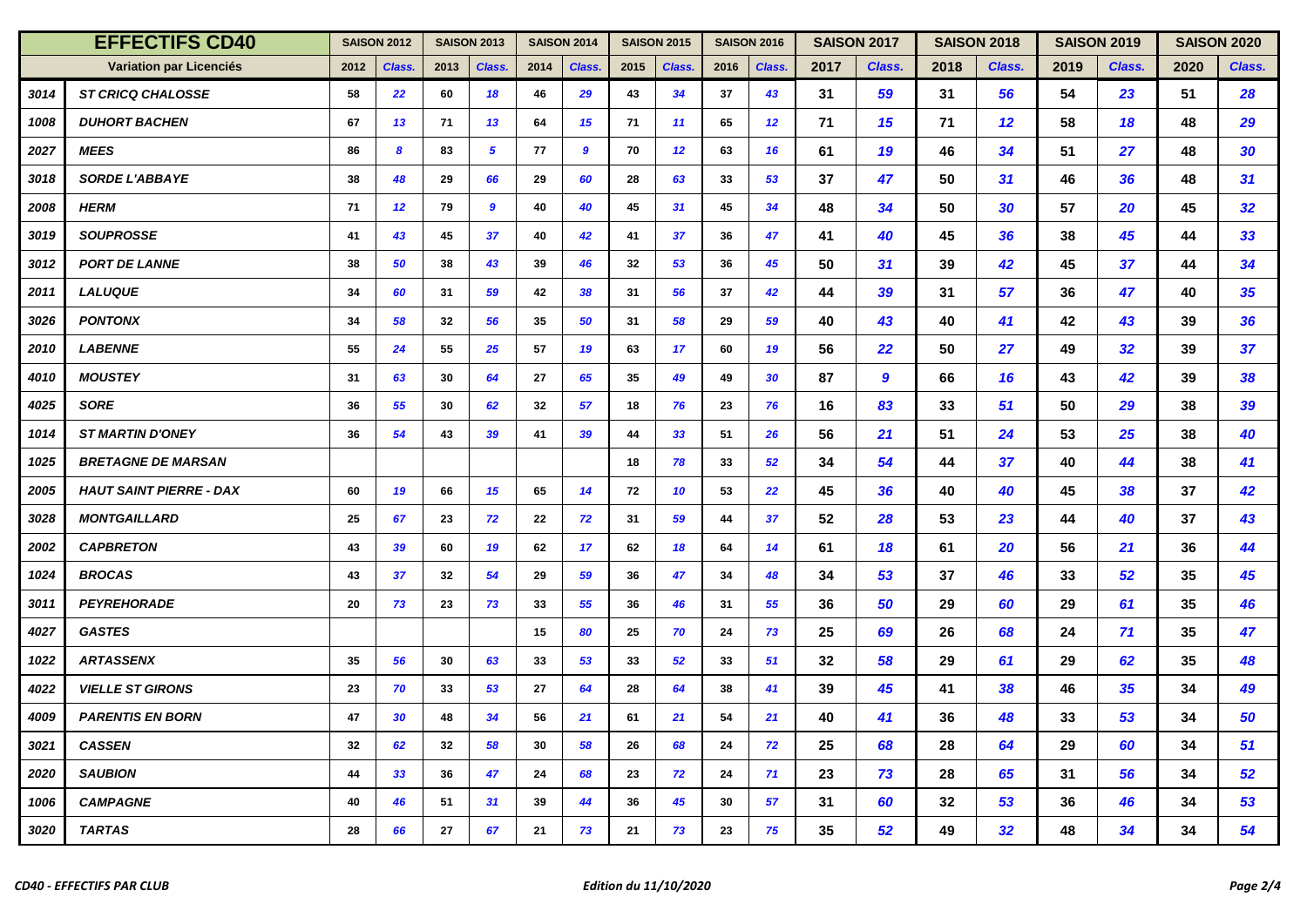| <b>EFFECTIFS CD40</b> |                          | <b>SAISON 2012</b> |        | <b>SAISON 2013</b> |        | <b>SAISON 2014</b> |                 | <b>SAISON 2015</b> |        | <b>SAISON 2016</b> |                 | <b>SAISON 2017</b> |        | <b>SAISON 2018</b> |        | <b>SAISON 2019</b> |        | <b>SAISON 2020</b> |        |
|-----------------------|--------------------------|--------------------|--------|--------------------|--------|--------------------|-----------------|--------------------|--------|--------------------|-----------------|--------------------|--------|--------------------|--------|--------------------|--------|--------------------|--------|
|                       | Variation par Licenciés  | 2012               | Class. | 2013               | Class. | 2014               | Class.          | 2015               | Class. | 2016               | Class.          | 2017               | Class. | 2018               | Class. | 2019               | Class. | 2020               | Class. |
| 3030                  | <b>ST ETIENNE ORTHE</b>  | 33                 | 61     | 32                 | 57     | 28                 | 62              | 27                 | 66     | 25                 | 68              | 16                 | 82     | 29                 | 62     | 30                 | 59     | 33                 | 55     |
| 1004                  | <b>BOURRIOT</b>          | 40                 | 45     | 37                 | 45     | 39                 | 47              | 32                 | 54     | 23                 | 74              | 25                 | 70     | 26                 | 67     | 27                 | 66     | 33                 | 56     |
| 1003                  | <b>BOURDALAT</b>         | 25                 | 68     | 19                 | 77     | 20                 | 76              | 24                 | 71     | 24                 | 70              | 24                 | 71     | 22                 | 73     | 33                 | 54     | 33                 | 57     |
| 2021                  | <b>SEIGNOSSE</b>         | 41                 | 42     | 34                 | 52     | 22                 | 71              | 19                 | 74     | 17                 | 83              | 21                 | 77     | 23                 | 72     | 22                 | 76     | 33                 | 58     |
| 4012                  | <b>LABOUHEYRE</b>        | 42                 | 40     | 48                 | 35     | 44                 | 32 <sub>2</sub> | 37                 | 42     | 37                 | 44              | 37                 | 46     | 41                 | 39     | 34                 | 50     | 32                 | 59     |
| 4016                  | <b>RION DES LANDES</b>   | 35                 | 57     | 36                 | 48     | 33                 | 52              | 34                 | 51     | 25                 | 69              | 30                 | 63     | 30                 | 58     | 35                 | 49     | 31                 | 60     |
| 1026                  | <b>LUGLON</b>            |                    |        |                    |        |                    |                 |                    |        |                    |                 |                    |        |                    |        |                    |        | 31                 | 61     |
| 4004                  | <b>LIT ET MIXE</b>       | 41                 | 44     | 43                 | 38     | 44                 | 34              | 45                 | 30     | 34                 | 50              | 36                 | 49     | 26                 | 66     | 35                 | 48     | 30                 | 62     |
| 4003                  | <b>ESCOURCE</b>          | 38                 | 49     | 39                 | 41     | 44                 | 35 <sub>5</sub> | 44                 | 32     | 34                 | 49              | 35                 | 51     | 35                 | 49     | 32                 | 55     | 29                 | 63     |
| 3033                  | <b>POYANNE</b>           |                    |        |                    |        |                    |                 |                    |        |                    |                 |                    |        |                    |        | 28                 | 63     | 29                 | 64     |
| 3002                  | <b>AURICE</b>            | 22                 | 72     | 21                 | 74     | 21                 | 74              | 19                 | 75     | 20                 | 79              | 21                 | 76     | 21                 | 76     | 24                 | 72     | 28                 | 65     |
| 3013                  | <b>POUILLON</b>          | 36                 | 53     | 37                 | 46     | 32                 | 56              | 38                 | 41     | 36                 | 46              | 34                 | 56     | 35                 | 50     | 30                 | 58     | 27                 | 66     |
| 2003                  | <b>CASTETS</b>           | 58                 | 21     | 55                 | 24     | 50                 | 24              | 38                 | 40     | 38                 | 40              | 37                 | 48     | 32                 | 52     | 26                 | 67     | 26                 | 67     |
| 1027                  | <b>ST PIERRE DU MONT</b> |                    |        |                    |        |                    |                 |                    |        |                    |                 |                    |        |                    |        |                    |        | 26                 | 68     |
| 3029                  | <b>SORT EN CHALOSSE</b>  | 50                 | 27     | 47                 | 36     | 44                 | 33 <sup>3</sup> | 28                 | 62     | 21                 | 77              | 29                 | 65     | 37                 | 47     | 23                 | 74     | 25                 | 69     |
| 1010                  | <b>GRENADE SUR ADOUR</b> | 34                 | 59     | 36                 | 49     | 40                 | 43              | 37                 | 44     | 32                 | 54              | 22                 | 74     | 21                 | 75     | 22                 | 77     | 25                 | 70     |
| 3027                  | <b>MONTAUT</b>           | 31                 | 64     | 30                 | 65     | 28                 | 63              | 27                 | 67     | 27                 | 65              | 23                 | 72     | 24                 | 70     | 25                 | 68     | 24                 | 71     |
| 1021                  | <b>ST MAURICE</b>        | 28                 | 65     | 31                 | 60     | 26                 | 66              | 25                 | 69     | 28                 | 61              | 30                 | 62     | 23                 | 71     | 27                 | 65     | 24                 | 72     |
| 4020                  | <b>ST JULIEN EN BORN</b> | 61                 | 17     | 30                 | 61     | 25                 | 67              | 30                 | 60     | 28                 | 62              | 34                 | 57     | 31                 | 55     | 25                 | 69     | 23                 | 73     |
| 4005                  | <b>MEZOS</b>             | 19                 | 74     | 21                 | 75     | 29                 | 61              | 32                 | 55     | 31                 | 56              | 34                 | 55     | 25                 | 69     | 25                 | 70     | 23                 | 74     |
| 3022                  | <b>POMAREZ</b>           | 49                 | 28     | 52                 | 29     | 47                 | 28              | 49                 | 27     | 47                 | 32 <sub>2</sub> | 44                 | 38     | 38                 | 43     | 34                 | 51     | 23                 | 75     |
| 4024                  | <b>AUREILHAN</b>         | 16                 | 77     | 24                 | 71     | 19                 | 77              | 30                 | 61     | 29                 | 60              | 26                 | 67     | 30                 | 59     | 23                 | 75     | 22                 | 76     |
| 2006                  | <b>TONNELIERS - DAX</b>  | 14                 | 79     | 10                 | 82     | 16                 | 78              | 15                 | 80     | 17                 | 82              | 17                 | 80     | 17                 | 80     | 19                 | 78     | 21                 | 77     |
| 4026                  | <b>SINDERES</b>          |                    |        | 36                 | 50     | 22                 | 70              | 16                 | 79     | 16                 | 84              | 17                 | 81     | 15                 | 82     | 16                 | 81     | 21                 | 78     |
| 4018                  | <b>SAUGNAC ET MURET</b>  | 19                 | 75     | 16                 | 79     | 15                 | 79              | 14                 | 81     | 20                 | 80              | 28                 | 66     | 28                 | 63     | 23                 | 73     | 20                 | 79     |
| 3009                  | <b>LABATUT</b>           | 42                 | 41     | 35                 | 51     | 38                 | 48              | 48                 | 28     | 49                 | 29              | 45                 | 37     | 31                 | 54     | 31                 | 57     | 20                 | 80     |
| 2028                  | <b>ST PAUL LES DAX</b>   | 24                 | 69     | 26                 | 68     | 20                 | 75              | 18                 | 77     | 27                 | 64              | 30                 | 64     | 21                 | 74     | 28                 | 64     | 20                 | 81     |